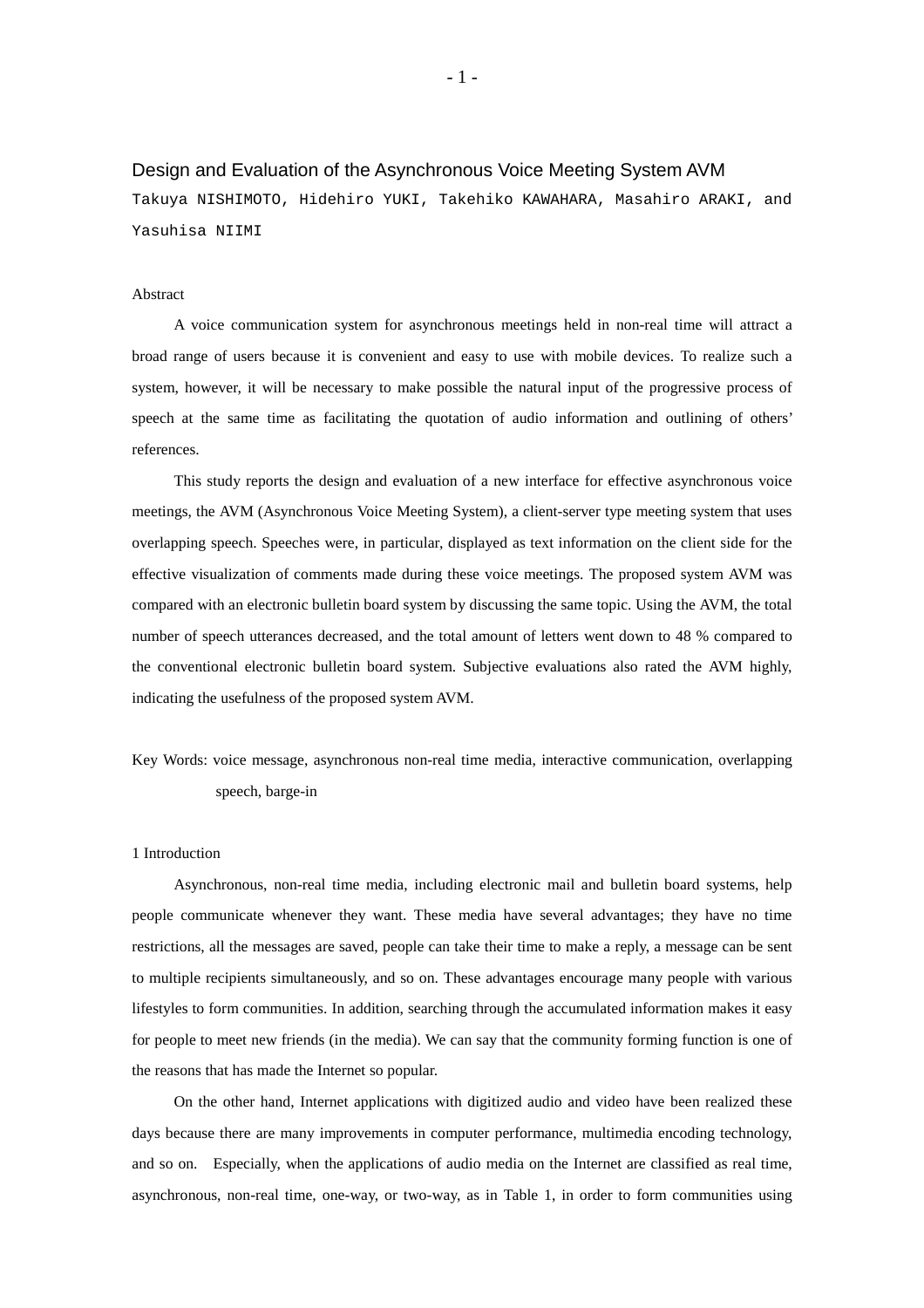such technologies, asynchronous and bi-directional applications are required. However, though applications such as real-time one-way communication (Internet radio), real-time two-way communication (voice chat, Internet phone), and asynchronous one-way communication (radio archive, music archive) have been proposed, applications for asynchronous two-way communication have not been developed.

|       | Realtime              | Asynchronous    |
|-------|-----------------------|-----------------|
| 1 way | Internet Radio        | Radio Archive   |
|       |                       | Music Archive   |
| 2way  | Voice Chat            | (not available) |
|       | <b>Internet Phone</b> |                 |

Table 1 Applications of audio media on the internet.

There are several applications on interactive services for asynchronous audio media, such as HyperAudio [1]. Also, SMIL<sup>(Note 1)</sup> is an Internet standard for describing the layout of sound and animation, synchronization attribute, and hyper-link information. However, though they make the selection of contents interactive, they do not make messages bi-directional.

If community formation is achieved by voice, it will provide user-friendly services that are suitable for mobile devices. Because such services will attract a broad range of users, they will contribute to supporting the social commitment of the elderly and the visually handicapped, and to overcoming the social digital divide (which is caused by the availability and literacy of using the Internet). Voice messages also allow easy identification of the speaker, so it increases the reliability of its content. Consequently, voice messages will give greater security than written messages.

In this study, we proposed a new interface for effective asynchronous voice meetings, and designed and evaluated the client-server type voice meeting system, AVM. We particularly investigated and evaluated the storing, recording and replaying of voice messages.

The organization of this study is as follows. The second section describes the progressive process of conversations. The third section explains our method for the bi-directional voice meeting system. The forth section outlines the design of the proposed system. The fifth section describes the evaluation system. The sixth section discusses the experiment to evaluate the performance of the system. The seventh section states the summary and shows the problems that need to be solved.

### 2. The Progressive Process of Conversation and Barge-in

Speech synthesis software for electronic mail and web information and e-mail software with voice recognition have already been commercialized. They are providing a better communication environment for unskilled users and visually impaired people. However, in a system where the voice interface has been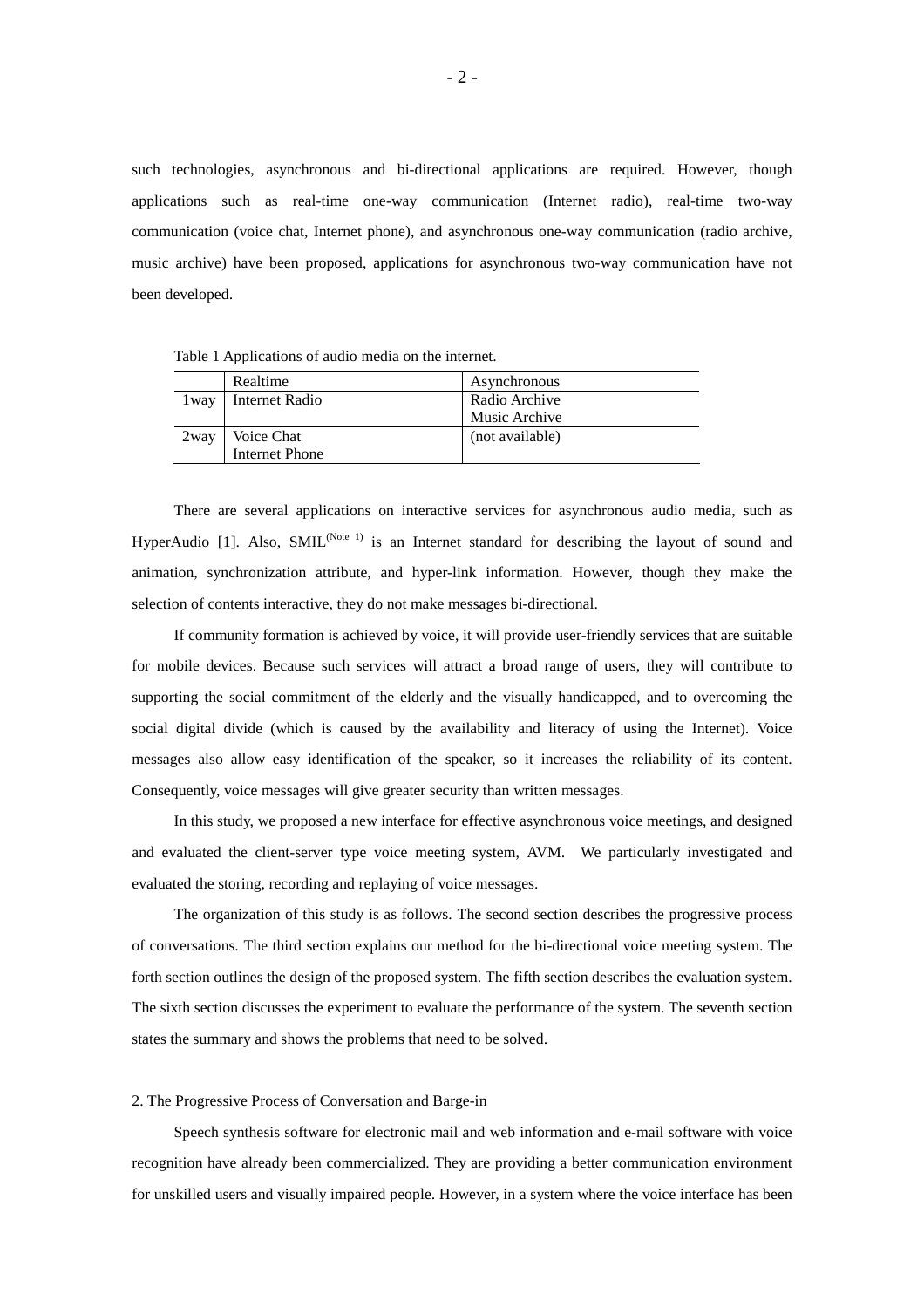added to a communication procedure involving written words, the para-linguistic information such as tone and emotion of the original utterance will not be conveyed. That means the system does not succeed to create a potential fulfillment of verbal communications. Consequently, in this study we designed the proposed system to record and play the voice message itself, and used speech recognition only as a subsidiary measure for browsing and searching.

The difference between the written language and spoken language should also be considered. Spoken language for daily conversations and telephone talks has a progressive process. Speakers often convey only the new information or utter fragments of information as they come to mind. This progressive process allows the elimination of shared information between the speaker and the listener, and uses cognitive expressions with simple syntactic structures and less complicated expressions in conversations [2]. In order to utilize voice messaging effectively in communication systems, it is crucial to design it allowing these progressive processes of conversations.

To realize virtual real-time asynchronous conversations, consideration of proceeding progressive speech is required. Accordingly, we studied conversational phenomena such as overlapping utterances with other speakers and a type of barge-in response that helps a conversation go smoothly. Barge-in is a short response given to the speaker; it allows speech to be interrupted freely at any moment, without waiting for full sentences to be completed.

Previously, many dialog studies have treated barge-in as an exceptional phenomenon. However, we examined the corpus of the RWC project and found out that the majority of the replies overlapped over the speakers' talks and that the overlaps saved about 13 % of the total conversation time [3]. Enomoto, M. et al [4] reports that nearly 45% of the speech overlapped with each other in the Corpus of Map Task Dialog. Kawaguchi, Y. et al [5] explains an aspect of overlaps that 'the responder reasoned and understood what the speaker meant to say,' according to Grice's theory on the connotation of talks.

Several studies on speech overlap focused on the generation procedure of a barge-in. The simplest example of barge-in generation occurs when the machine makes a barge-in after a certain period of silence [6][7]. There is also a proposal for a simulation model for barge-in generation [8] based on pitch patterns. Regarding the role of the barge-in, some studies discussed its effects on the alternation and verification of the speakers [9,10,11]. Another study [12] constructed a spoken dialog system that generates barge-in by processing dialog on real time.

Based on these preceding investigations, we modeled overlapping speech not as exceptional but as common phenomena, and also designed an interface from the standpoint that barge-in has an important role to play.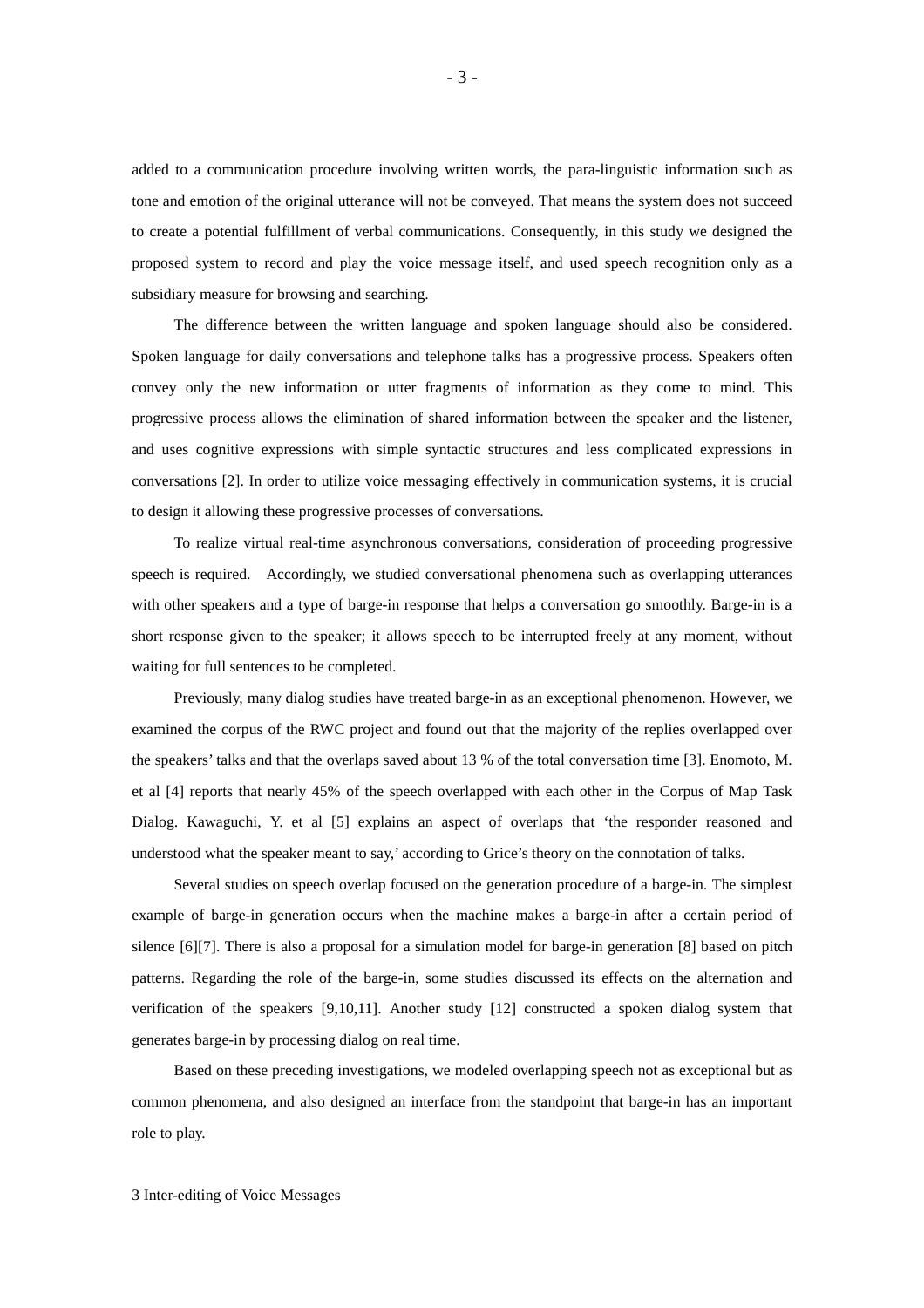Compared with written messages, voice messages have some advantages including being highly realistic, containing various para-linguistic information, and allowing simple input without using keyboards and etc. On the other hand, voice messages are difficult to skim through to search, quote, or annotate previous messages for editing. We present here two propositions to overcome these difficulties.

The first one is to utilize voice recognition for browsing and skimming voice messages. That is, the system appears only to record and replay the human voice, but at the same time it allows users to deal with voice messages as if they were written words. By doing this, we intend to combine the various advantages of voice messages and written words.

We also intend to prove that there is some practical application in our proposition, even if the voice recognition is not perfect itself. This proposition is intended to provide users with the voice recognition result as a means to select certain sections from the dialogs, but not as the ultimate goal. Errors in recognition will not seriously damage its practical use, because users can understand the text by listening to the original speech. A ready-to-use application system with existing technology enlightens system users and opens a new market of voice systems.

The second proposition is the inter-editing of speeches that is different from text editing to provide equal functions. This is from the viewpoint that bi-directional discussions with asynchronous accumulating media cannot exist without the inter-editing of speeches. The users of e-mail and bulletin board systems can read, excerpt, and annotate messages easily. They use two major functions: a) indicating the message replied to, and b) indicating the part focused on in the message. A tree view of messages is an interface for function a), and the partial excerption of a message by adding letters such as '>>' to the utterance is an interface to realize function b). It can be considered an inter-editing of speeches. This is what makes bi-directional discussion and chat possible with asynchronous media.

The simplest means to edit written messages are through computers text-editing functions such as cut and paste. For voice messages, however, a simple interface cannot deliver equivalent functions as written ones. Therefore, based on the discussion in Section 2, we propose a new operating system that provides an active role to overlap speeches and their temporal information. It allows responses to barge in at any time, and uses the information on a) the target of the barge-in, and b) the focused part of the target as the alternative for inter-editing. This operating system should be a reasonable interface in comparison to our usual natural conversations. In addition, the system depends on the user for the message-relating operation of the messages, so the system is not required to understand the contents. It is expected to be an interface suitable for telephone and mobile equipments, because the system requires only an audio input and output device.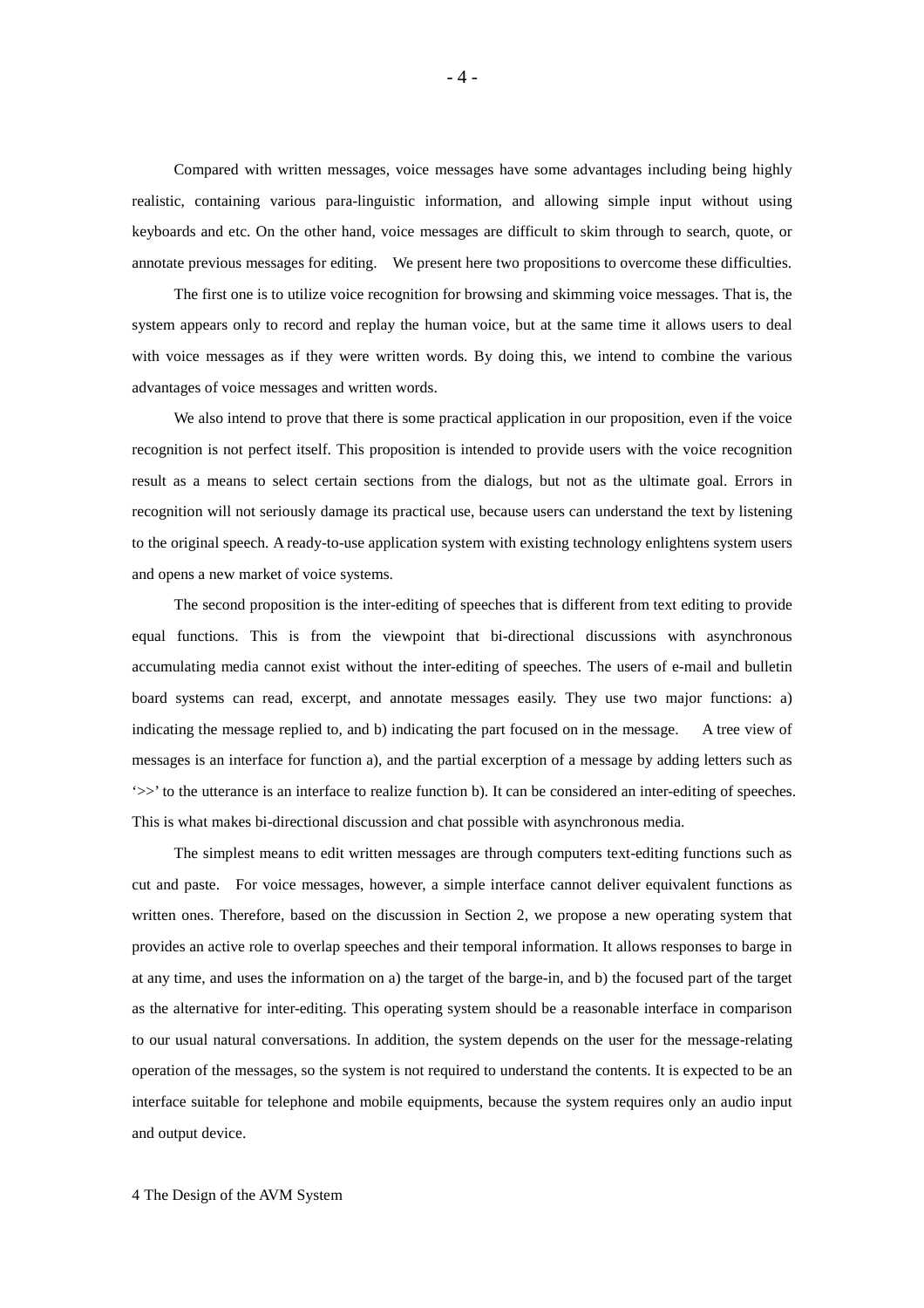Based on the argument above, we designed the Asynchronous Voice Meeting system, AVM. In this section, we describe the details of the system.

# 4.1 Server-Client Structures

AVM consists of a message server and a client. Users utilize the client to record their messages and the server stores all of the recorded messages. The server also edits multiple messages and sends them as a serial file in real time upon the client's request. The server carries out this editing, and stores each original message recorded by the client.

# 4.2 Operating Flow

The following is the operating flow from the view of the user:

- (1) Select a group to participate in, and get a message list.
- (2) Choose a target message and command to play it.
- (3) Record a reply to overlap the target message.
- (4) Play back the reply, and to cancel it, go back to 3).
- (5) Store the recorded reply in the server.

#### 4.3 Communication Protocol and Data Structure

In the AVM system, AVML files, which are information files based on  $XML^{(Note 2)}$ , and voice files are transferred between the server and the client. The voice file format is uncompressed (11.025 kHz 16 bit sampling, monophonic) at this point, but we plan to compress it in the future for more efficient transferring.

(1) Communication Protocol

The file transmission protocols are GET and PUT methods of HTTP<sup>(Note 3)</sup> in WWW. Group name and data are expressed on the path element of the URL. For instance, to designate the AVML information of a group name room1, the path is '/room1/text/avml.' In order to designate the message ID, letters like '? Index=1,2,3' are added at the end of the path.

#### (2) AVML Information Generated by the Server

AVML information generated by the server is utilized by itself as a message list. Also, it is used as additional information accompanying voice messages when an edited file is sent to the client.

An AVML file is composed of several segment entities. A segment indicates a part of a voice file divided into sections along with temporal information. A segment entity indicates the beginning point and end point of the original message that generated the segment. Attributes of a segment entity include mesid (original message ID), sender (original message utterer), mestime (location of the segment's head on the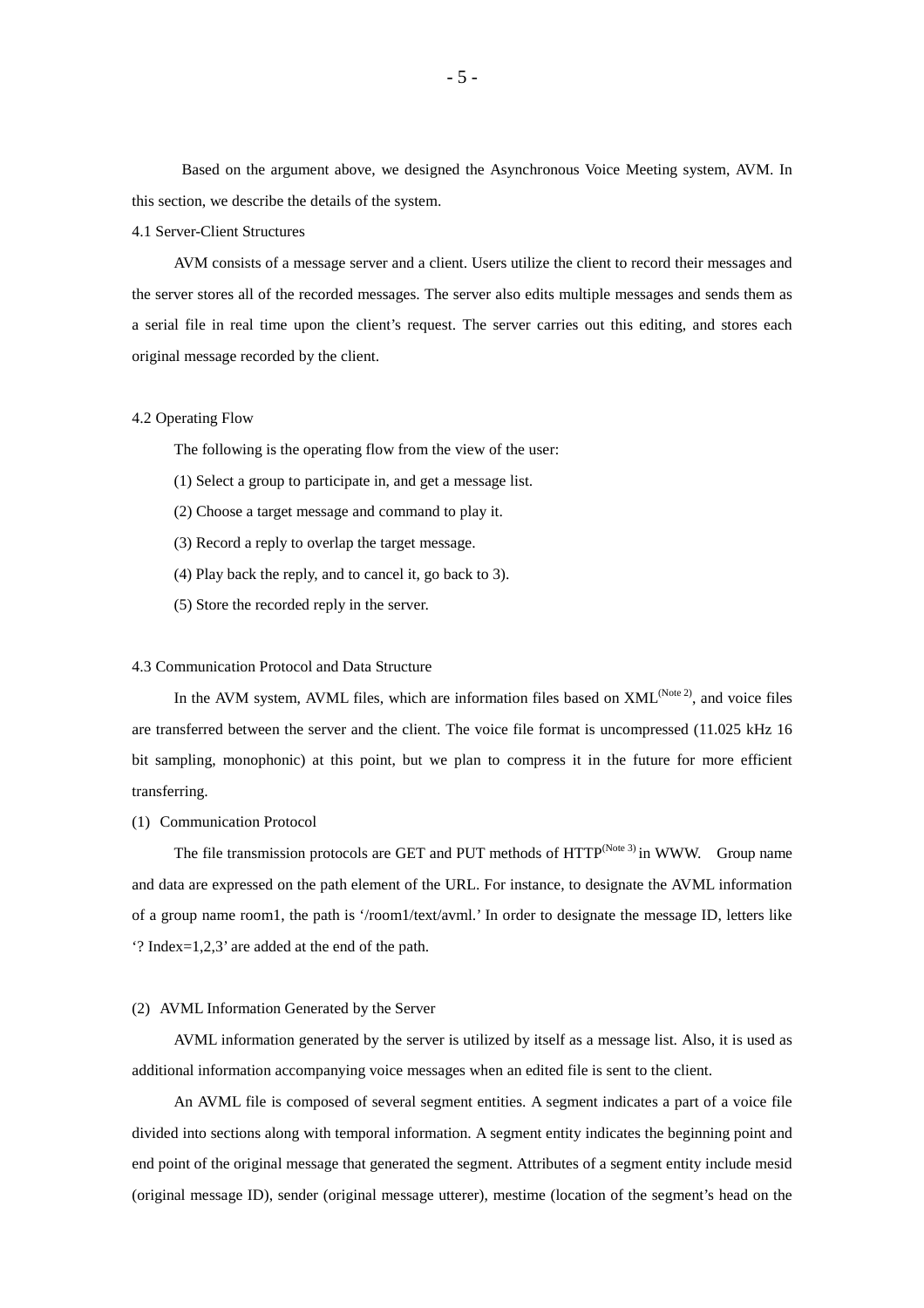original message), playtime (location of the segment's head on the edited file), length (segment length), and indent (layer level on the tree view). Segment entity also includes a text entity, which shows the contents of messages and barge-in made by others to the message. Figure 1 shows an example of AVML information generated by the server.

```
\langle 2xml version="1.0" ?>
<avml>
  <segment mesid="1" sender="nishi" playtime="0"
      mestime="0" length="1.5" indent="0">
     \text{ <text>test mesid="1" begin="0.0" end="1.01">Good morning!
     \langletext\rangle</segment>
\langle/avml\rangle
```
Fig.1 An example of AVML generated by the server.

## (3) AVML Information of the Client

AVML information generated by the client is transmitted to the server to store an utterance, and each segment of a message corresponds to a message entity. It is intended to provide the utterance with the information of the parent message which was played while recording. The attributes of a message entity include parent (parent message ID), reltime (location of the new message head on the parent message), length (new message length), and overlap (if the new message is Aizuchi or not). The overlap attribute is further described in section 4.5. An example of AVML information generated by the client is shown in Figure 2.

```
\langle 2xml version="1.0" ?>
<avml sender="canny">
  <message parent="2" reltime="0.4" length="0.3"
      overlap="1">
     \langletext begin="0" end="0.3">
        Yes.
     \langletext\rangle
```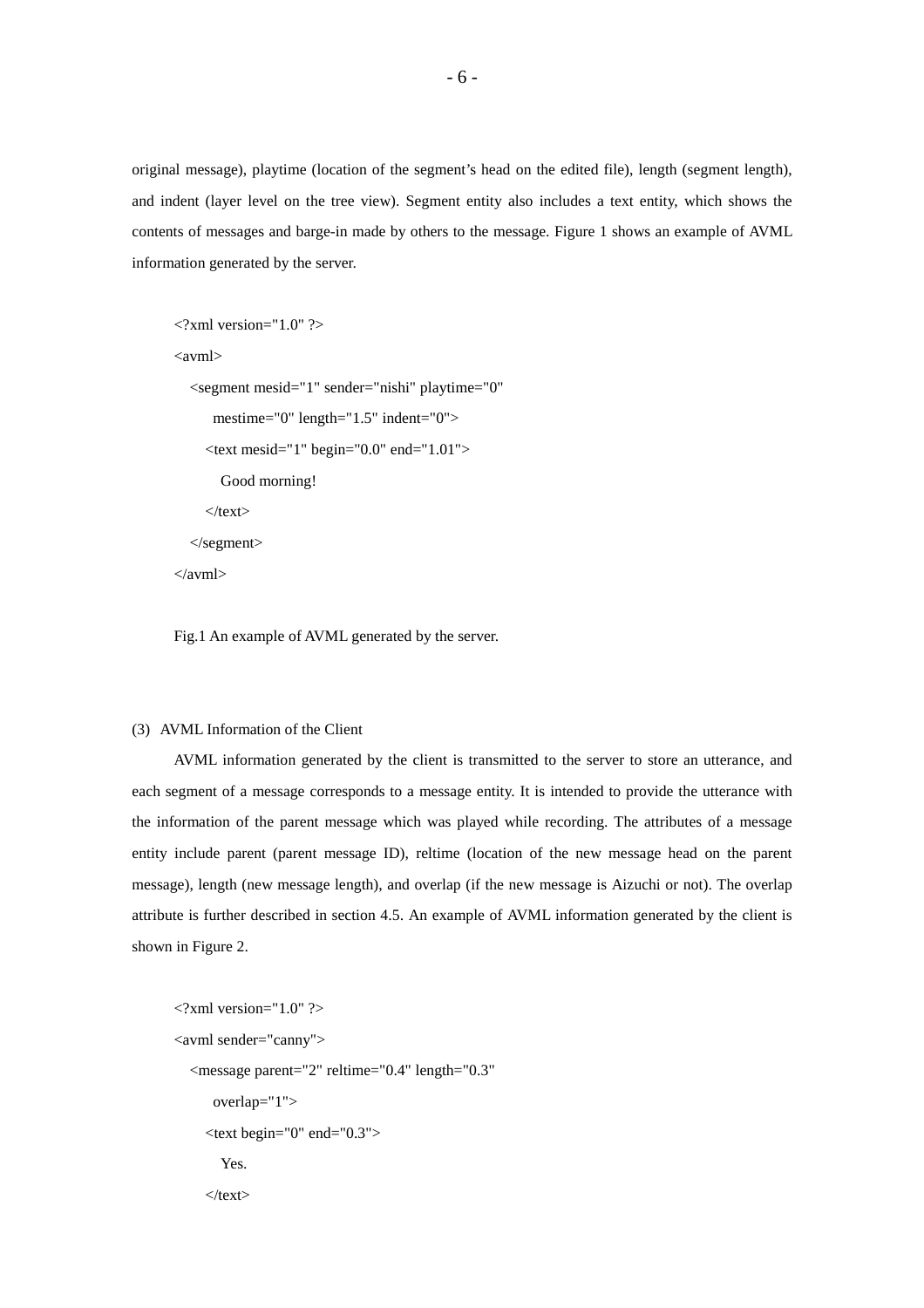</message>

</avml>

Fig.2 An example of AVML generated by the client.

## 4.4 Recording and Relating of Messages

The AVM client records a new message in full duplex while playing an existing one. The silent part of the recorded message is detected and trimmed automatically. The new message is marked with the relative time to the existing message based on the segment information. The segment information indicates the location of the original message that corresponds to the specific segment edited by the server. When the recorded message is stored by the server, the temporal relation between the original message and the new one can be preserved. Table 2 shows the database structure of the message relations.

| Field    | Content                                                          |
|----------|------------------------------------------------------------------|
| mesid    | Message ID                                                       |
| length   | Length of the messages (sec)                                     |
| parent   | Parent message ID                                                |
| offset   | Time between the parent message's start and this message's start |
| memberid | Member ID                                                        |
| wavefile | Audio file name                                                  |
| overlap  | Overlap flag                                                     |
| date     | Date and time of recording                                       |

Table 2 Data structure of the message relations.

## 4.5 BISP Function

The preliminary testing of this system [13] revealed that when recording a new message while playing an existing one, it is necessary to have a proper control on the client side in order to pause a playback. In other words, recording and playing the messages simultaneously often causes difficulties for the user to understand the contents of the playing message, and he or she is forced to replay the existing message. However, pausing the existing message at every utterance even for barge-in will cause the user to hesitate with barge-in even if occurring as a natural action.

Also, regarding editing by the server, it is difficult to understand the contents of long overlapping messages. Therefore, if the message is long, it should be inserted into the parent message rather than overlapped. On the other hand, for barge-in and shorter messages, they should be overlapped onto the parent message. Hence, the reproduced conversation will become more natural and easier to understand.

Consequently, we designed the server to categorize an utterance according to the overlap attribute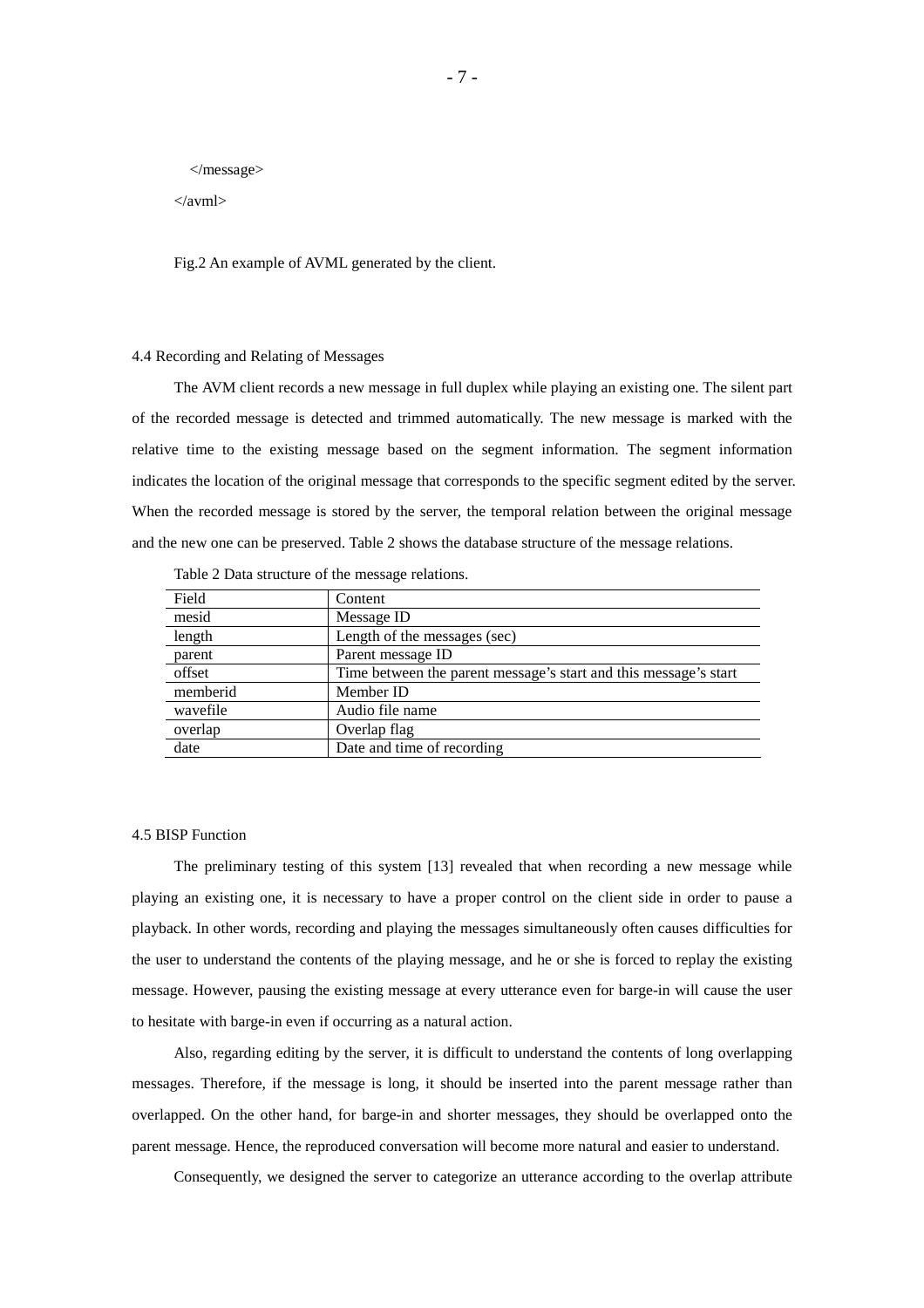either as a mere barge-in (backchannel utterance) or as a usual conversation before storing it. Based on this information, the server edits barge-in to overlap and usual conversation to barge into the parent message in order to reproduce virtual conversations. The server realizes such processes by following the algorithm below:

- (1) Find a root message in the ID list received from the client.
- (2) Retrieve the child messages of the root message and select only dialog, non-barge-in messages, and insert them without overlapping recursively into corresponding location of the parent messages. At the same time, generate the corresponding segment information.
- (3) After inserting all barge-in messages into the parent messages, overlap barge-in messages onto the conversation. Choose the overlapping points for the barge-in messages by using the segment information, as barge-in messages are managed in relative time to the parents.

In addition, to record a new utterance at the client side, whether it is a barge-in or not is determined by the speech length. A short utterance is treated as a barge-in and recorded with no pausing of the replay and for a speech longer than a certain time (currently 1.0 second), the existing utterance is paused until the end of it, and is stored as a non-barge-in. This function is called BISP (Barge-in to Stop Playing). With BISP, spontaneously uttered barge-in becomes reproducible and existing speeches are no longer missed even if a long speech is given while playing. The client's transition state with BISP is shown in Figure 3.



Fig.3 State transision chart of the client.

#### 4.6 Managing Read/Unread Messages

When many messages accumulate in one group, it becomes difficult to understand which remarks the user has already listened to. To eliminate this, the server is designed to manage the IDs of previously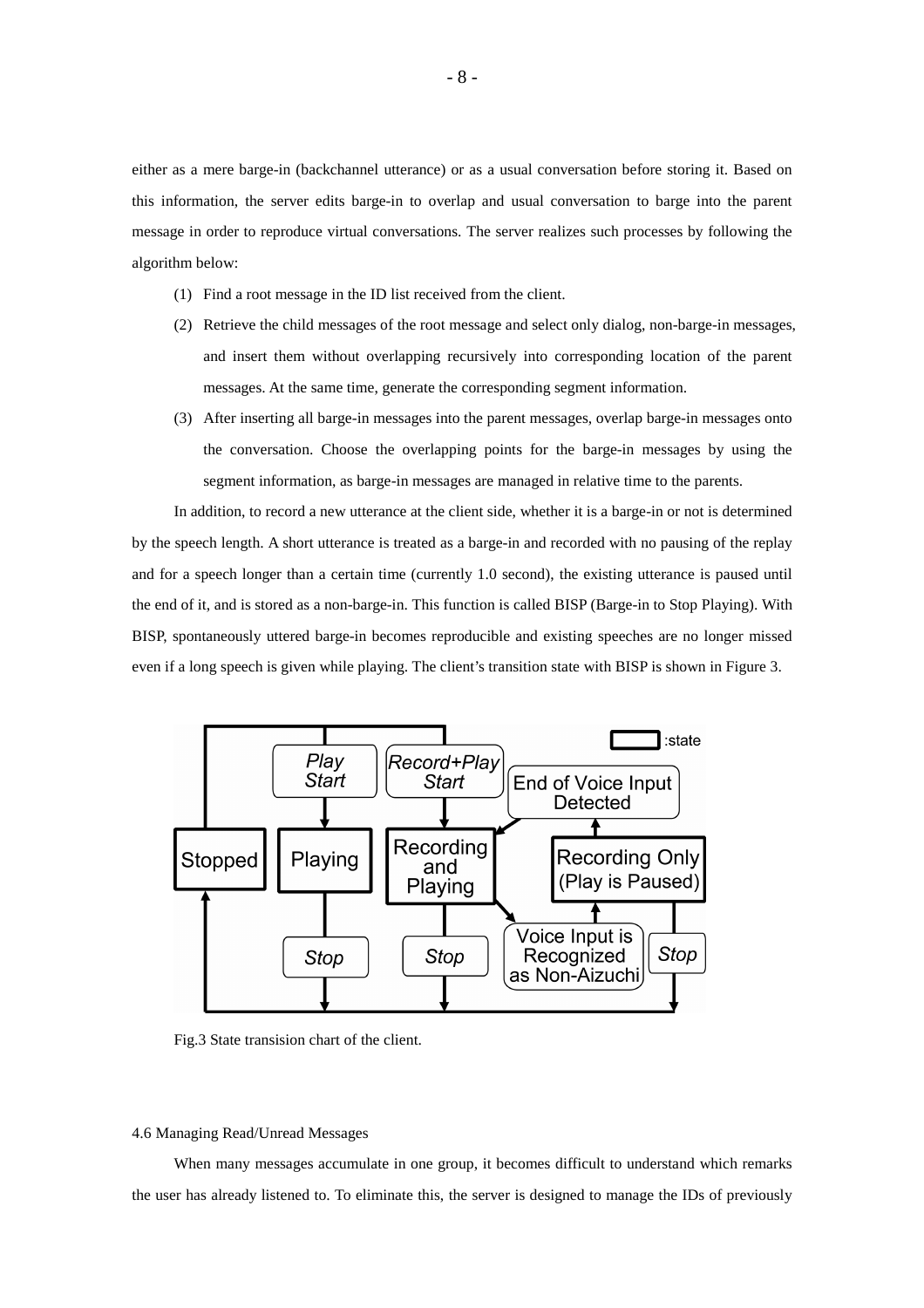heard messages and to mark them respectively in the list for each user on the client software. This helps users to distinguish the already heard messages in a group, after storing many messages.

## 5. Construction of the Evaluation System

Based on the design in the fourth section, we constructed a system for evaluation such as the one shown below.

### 5.1 The Server

Voxer, the AVM server, is written with the Perl and C languages in order to make it portable, and processes HTTP requests from the client software. It has a database function to store information, including voice files and relations between messages, and an editing function for reproduced speech. Voxer runs on Windows for the following experiment, though it can be used on Linux. Speech recognition is integrated to the server but was not used this time.

# 5.2 The Client

Voyager, the AVM client software, is implemented with Microsoft Visual C++, which has full-duplex audio input-output. This software runs on Windows98. It has the functions of HTTP message transmission, voice recording and playing including BISP function, and displaying messages as the tree-view. To prevent the playing message from being recorded in full duplex, a headset is used for recording and playing. Figure 4 shows the screen image of the client. The left pane is tree-view for message selection. The right pane displays the message contents based on text entity (see 4.3) generated by speech recognition. The upper tool-bar has buttons for "play and record", "play", "stop", etc. , and the lower gauge shows the level of input from the microphone.

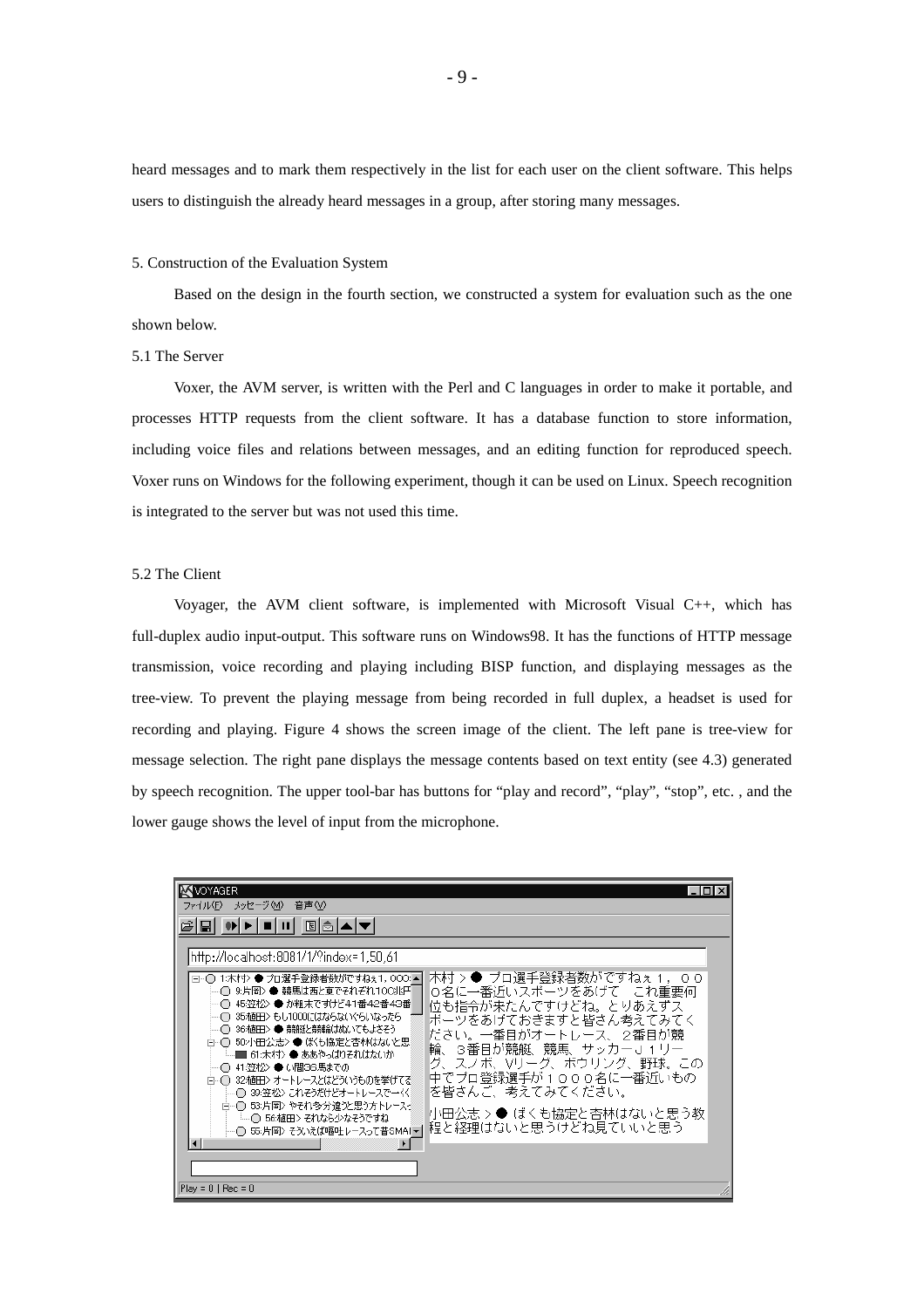Fig.4 Screen image of the client.

## 6. Experiment

## 6.1 Experiment Method

The performance of the AVM system was evaluated against the conventional electronic bulletin board system (BBS) by discussing the same topic: 'Which sport has registered professional players of close to 1000 people: Auto racing, boat racing, horse racing (The Central Horse Racing Association), J1 league of soccer, snowboarding, V league of volleyball, boxing, bowling, or baseball?"

Usually with this type of topic, the participants can complement their own limited information among themselves, while no one covers everything, and it can be expected that interactive discussion will lead the group closer to the right answer. Activity of the discussion can be evaluated by comparing the conclusion with the right answer, and also the system can be quantitatively analyzed by the number of accesses by the users and the number of utterances etc. in the discussion. This experiment was planned from these viewpoints.

To encourage serious discussion, the subjects were notified that the team with the closest conclusion to the correct answer was to be paid a higher amount. As the AVM system, the client software and the server system were implemented on the same computer with Windows98. For the BBS software, WebForum<sup>(Note 4)</sup> was selected. This software runs on the WWW server and can manage the written utterances with a tree structure.

All ten subjects were male students in their twenties from university scientific laboratories (including speech research), and were well-experienced with keyboard operation. They were divided into two groups of five, one for AVM and the other for BBS. The chairperson of each group gave the topic through the system. The users were subsequently chosen randomly to use the system in turn.

Regarding the speech recognition of AVM, the operator repeated the utterance to ViaVoice98 (a speech recognition software from IBM Japan) after every user finished, then he stored the recognized sentences in the server. This allowed the speech recognition to maintain practical level of quality as well as to include a certain level of misrecognition in the obtained text information.

When all the team members agreed on the conclusion, the chairperson orally answered the operator. At the end, all subjects were asked to fill in a questionnaire.

#### 6.2 Result

The winner was the AVM team, although second team reached close to the correct answer. The quantitative analysis of the utterance is shown in Table 3, and the comparison of the lengths of the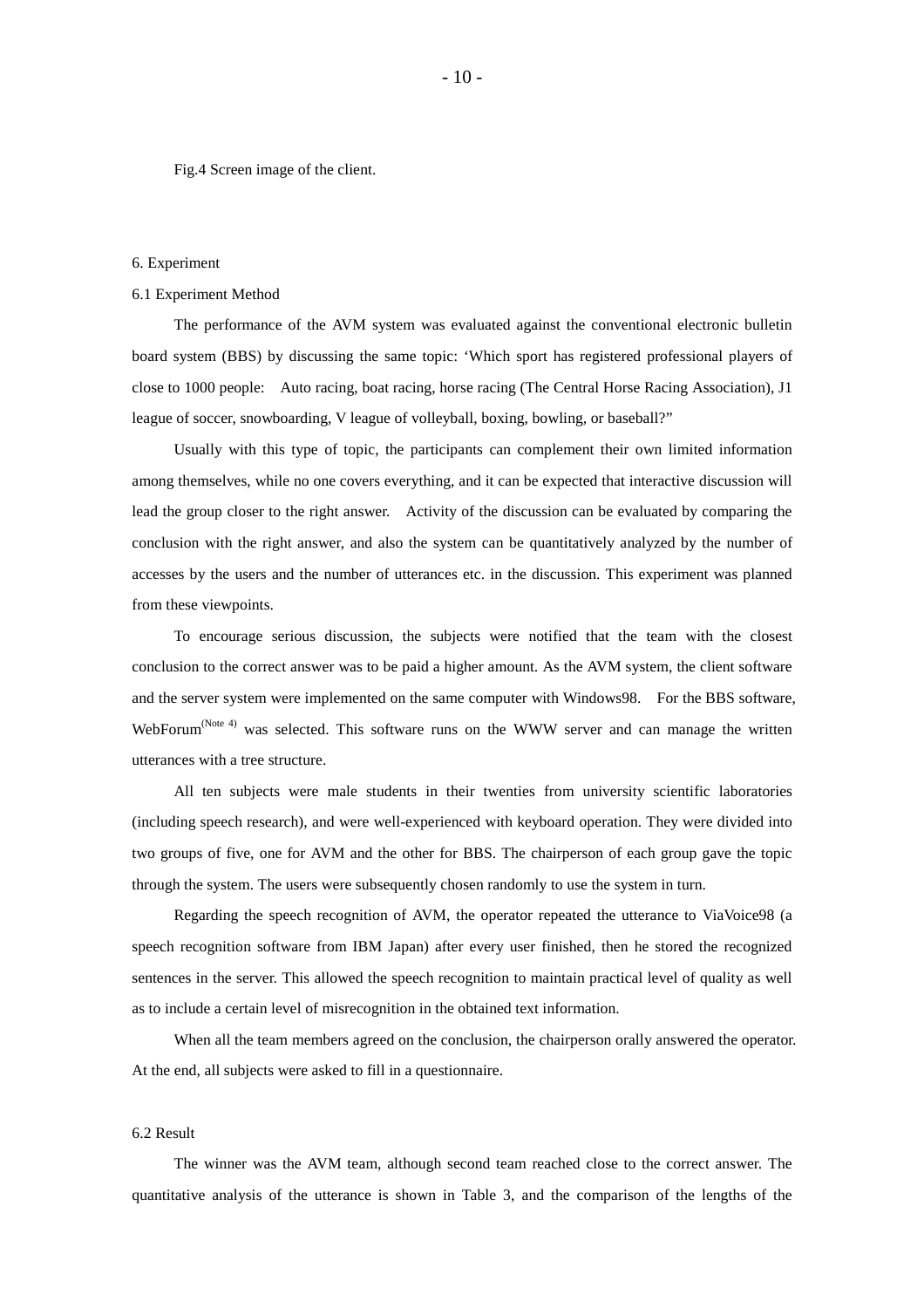messages is in Figure 5. The lengths of the messages on AVM were counted using the manual transcription of voice messages after the experiment. In regards to the utterances on BBS, the number of characters were counted excluding the partial excerption.

ViaVoice98 showed 85.2 % word recognition rate for correctness and 82.5% for accuracy.

The average of the result of the questionnaire is shown in Table 4 (with a five-grade system, including "do not think so at all" as one, and "think so very much " as five.) The questions, (k) and (l), were asked only to the AVM users.

|                                           | <b>AVM</b> | <b>BBS</b> |
|-------------------------------------------|------------|------------|
| Total count of using the system           | 20         | 24         |
| Number of the messages                    | 71         | 24         |
| Number of the characters of all messages  | 2303       | 5657       |
| (excerptions are excluded)                |            |            |
| Average number of characters of a message | 32.4       | 235.7      |
| Total time of messages (sec)              | 501.3      |            |
| Average time of a message (sec)           | 7.1        |            |
| Number of the overlapped messages         | 12         |            |
| Number of the non-overlapped messages     | 59         |            |

Table 3 Analysis of the messages on AVM and BBS.



Fig.5 Length of the messages on AVM and BBS.

| Table 4 Result of questionnaire. |
|----------------------------------|
|----------------------------------|

| Items                                            | AVM | <b>BBS</b> |
|--------------------------------------------------|-----|------------|
| (a) I obtained satisfactory answers              | 4.4 | 3.6        |
| (b) I was able to adequately speak my opinions   | 4.0 | 4.4        |
| (c) Active discussion was able to be conducted   | 3.8 | 3.4        |
| (d) The discussion proceeded in a natural manner | 4.0 | 4.0        |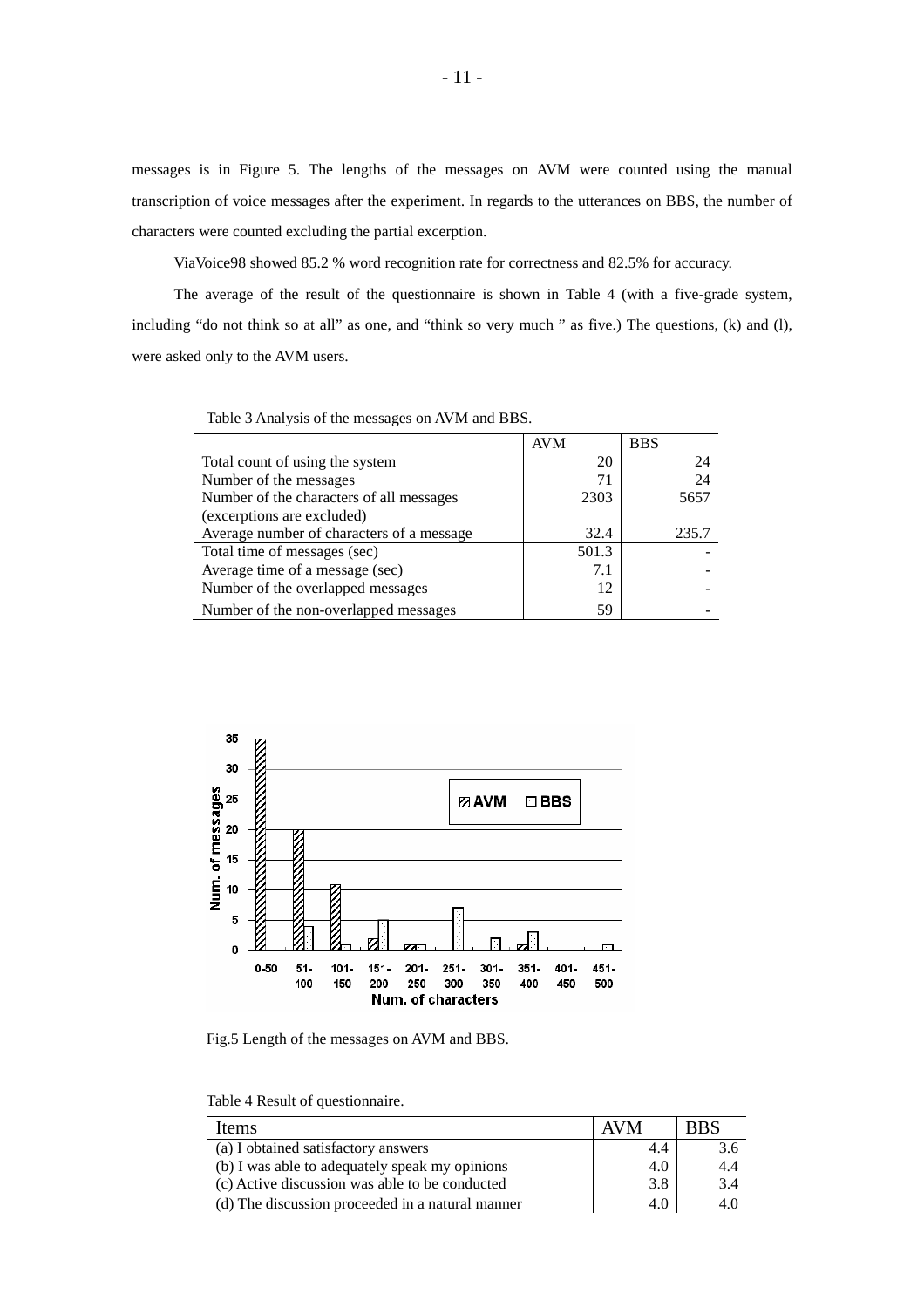| (e) The mood was very similar to when people actually     | 2.2 | 2.8 |
|-----------------------------------------------------------|-----|-----|
| congregate to conduct discussions                         |     |     |
| (f) It was easy to expound the pros and cons              | 4.4 | 3.8 |
| (g) Easy to input messages                                | 3.4 | 4.2 |
| (h) Easy to grasp the content of messages                 | 3.4 | 4.0 |
| (i) Easy to view the discussions of the entire conference | 3.4 | 3.8 |
| (i) The user interface was simple to understand           | 3.8 | 4.0 |
| (k) I used the text display more than the voice play      | 4.0 |     |
| (1) Using the text, including the misrecognitions, was    | 4.6 |     |
| valuable                                                  |     |     |

## 6.3 Discussion

We shall discuss the result in view of the following hypotheses:

(1) AVM realized an asynchronous voice meeting like spoken dialogs.

- (2) AVM made use of the progressive process of spoken words.
- (3) BISP function worked well and contributed to smooth conversation.
- (4) The speech recognition result including misrecognitions was efficiently used.
- (5) AVM functioned sufficiently as an alternative to BBS.

We will first discuss Hypothesis 1. With AVM, the subjects mostly spoke with conversational and casual expressions such as "Well, talking about soccer now… about 20 teams in a league. And to make 1000 players, 50 for one team. There aren't so many on a team, are there?" On the contrary, with BBS, the participants mainly utilized written language, for example, "In my interpretation, as others are saying, there should be more than 84 players (1000  $\div$  12 = 84) in the professional baseball league, including the farm teams. However, there is also a limit for the number of registered players for one team, so …" The relations among the team members cannot cause such a difference because all the subjects knew each other well. Accordingly, the result supports Hypothesis 1.

Hypothesis 2 predicts the elimination of shared information, which causes the frequent utilization of simple and fragmented expressions as stated in the Section 2. Several results supported this hypothesis, including the fact that the total length of messages with AVM was 48 % of that of BBS (Table 3), that the length of most messages were relatively short (Figure 5), and that many utterances depended on the context such as "Well, it's close, as you said."

Hypothesis 3 was only partially supported. Many of the overlapping utterances, which are 17 % of the total speech, were fragmented because of unsuccessful detection of the speech segment. This also caused the low rating of question (g) in Table 4, indicating insufficient processing of overlapping speeches. However, the high rating of questions (a) to (d) in Table 4 suggests that smooth conversation for this experiment was realized.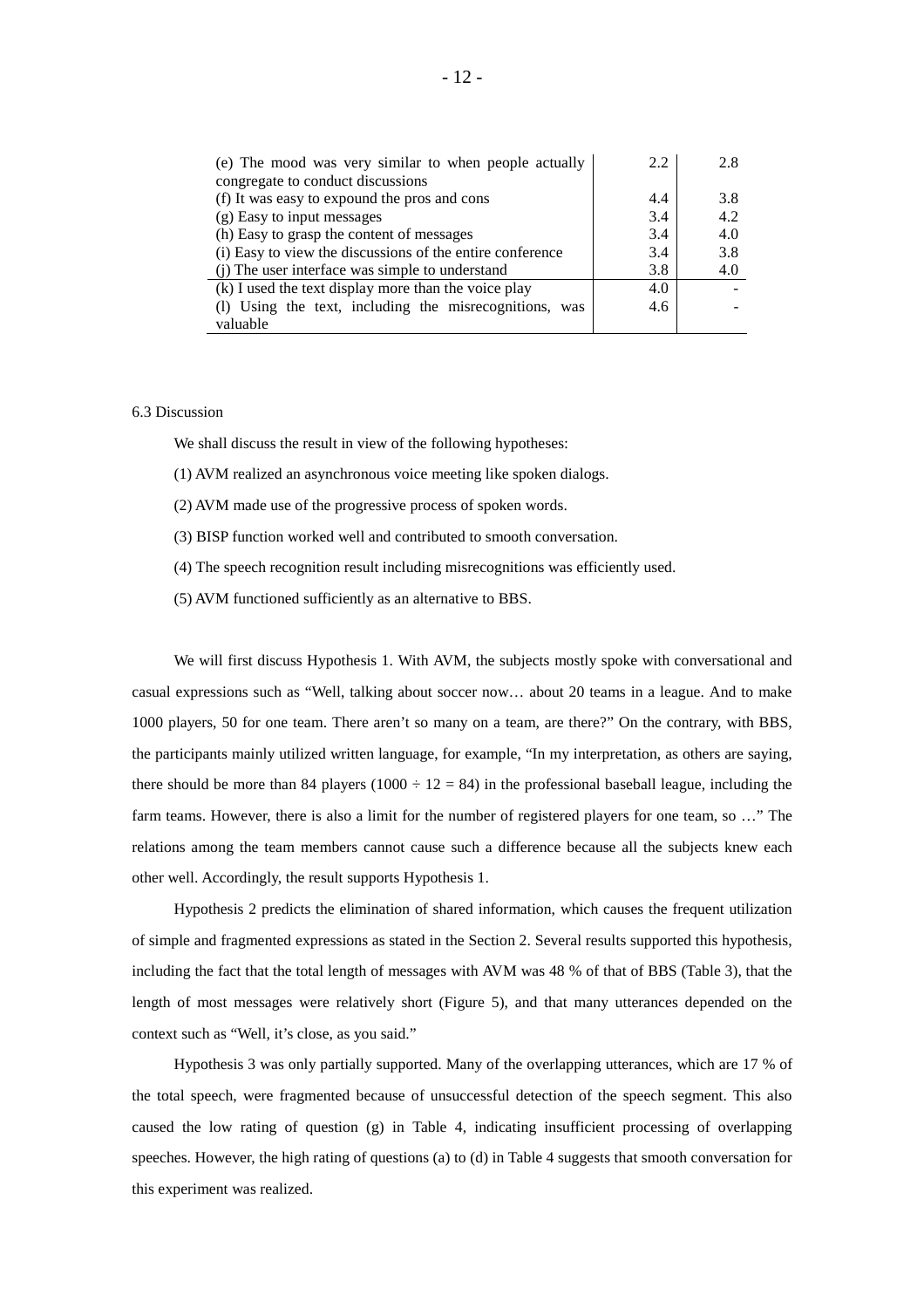Hypothesis 4 was supported by the results of the questionnaire, including high evaluation of questions (k), (l) in Table 4, subjects' comments such as, 'I confirmed the context roughly by the text and minutely by the replay,' and, 'The text information saved time from listening to various utterances.'

Hypothesis 5 was supported by the facts that stated in Table 4, AVM was not rated far lower than BBS, and that both teams reached acceptable answers. However, rating of the question (e) for AVM was as low as BBS, which indicates that AVM cannot replace face-to-face discussion yet.

Accordingly, the experiment results support hypothesis 1, 2, 4, and 5 completely, and hypothesis 3 partially.

## 7. Conclusion

In this report, we designed and evaluated AVM, an asynchronous, non-real time, and interactive voice meeting system. We were able to confirm that AVM applies the advantages of voice messaging in that it is highly expressive, easy to talk, and does not impair the merits of asynchronous communication of electronic mail, bulletin board systems, etc.

In the future, we intend to advance the performance of speech recognition in the server particularly for spoken language. Improvements for smoother conversation are also required, including avoiding redundant replaying of utterances already heard, and preventing the fragmenting of messages in the middle of a word. In addition, large-scale operating tests with various users, such as people unfamiliar to the keyboard, are necessary. We plan to further investigate the realization of an AVM application on telephony services and handheld devices, to attract a wider range of users.

(Note 1): Synchronized Multimedia, http://www.w3.org/AudioVideo/

(Note 2): Extensible Markup Language, http://www.w3.org/XML/

(Note 3): Hypertext Transfer Protocol HTTP/1.1, RFC2068.

(Note 4): http://www.kent-web.com

# References

[1] M. J. Hirayama, T. Sugahara, Z. Peng, J. Yamazaki: Interactive listening to structured speech content on the Internet, Proceedings of ICSLP'98, pp.1627-1630, Dec. 1998.

[2] M. Okada: The mumbling computer, Kyoritsu Shuppan, Tokyo, 1995 (in Japanese).

[3] T. Nishimoto, Y. Niimi: An asynchronous voice messaging system, IEICE Technical Report, MVE97-98, pp.39-46, Feb. 1998 (in Japanese).

[4] M. Enomoto and S. Tutiya: Overlapping and it's statistical analysis in the Japanese map task dialogue corpus, IPSJ SIG Notes, 99-SLP-29-25, pp.145-150, Dec. 1999 (in Japanese).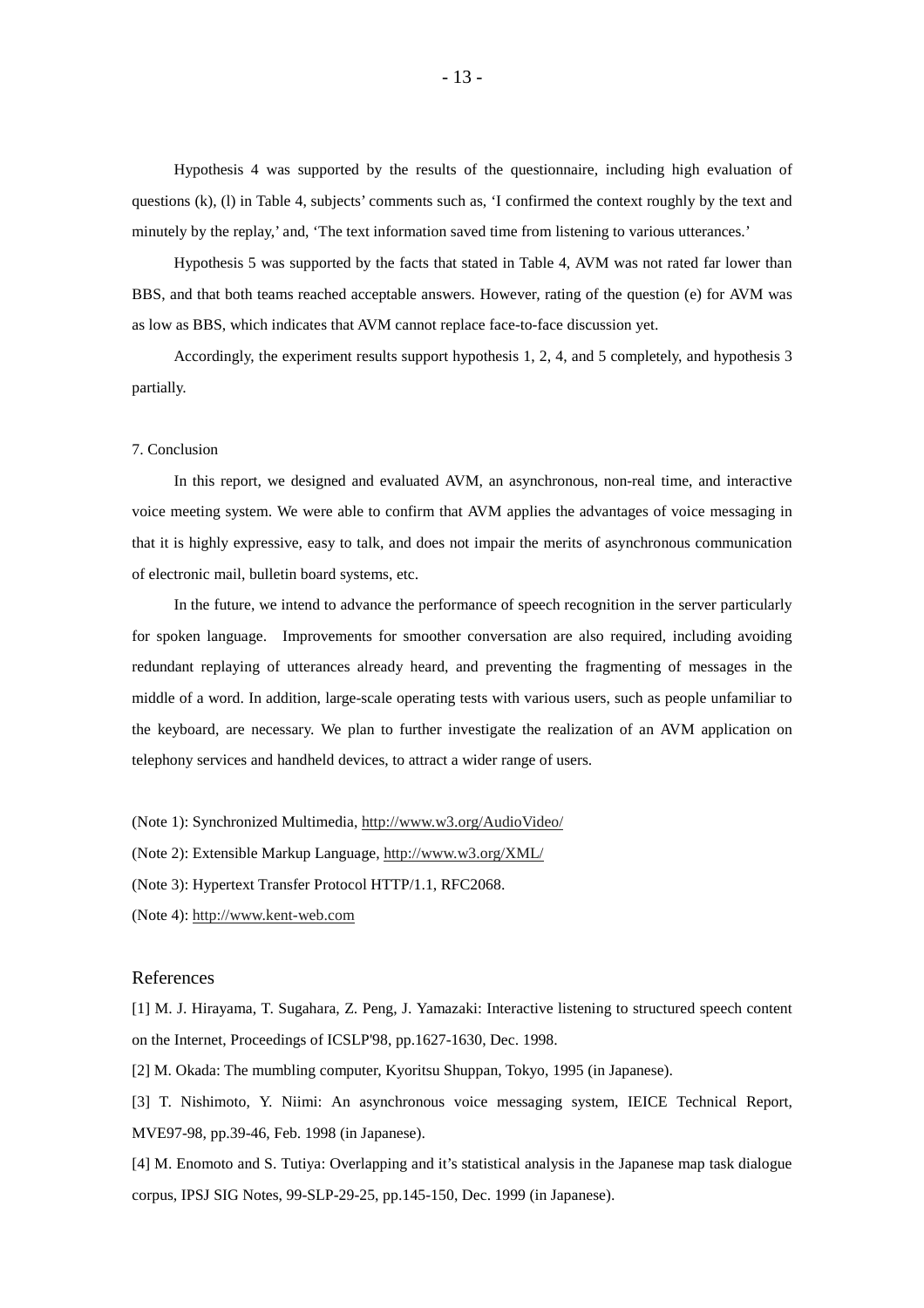[5] Y. Kawaguchi, S. Tutiya: On those aberrations from the turn-taking rules which can be accounted for by conversational implicature, IPSJ SIG Notes, 99-SLP-29-26, pp.151--156, Dec. 1999 (in Japanese).

[6] H. Nishi, K. Gomi, J. Kojima: Stochastic speech-end detection for man-machine speech communication, Transactions of the IEICE, D, Vol.J70-D, No.11, pp.2108-2114, Nov. 1987 (In Japanese). [7] C. Kougo, J. Yamauchi: An experimental answering machine with backchannel responses, The 8th

annual meeting of Japanese Cognitive Science Society, pp.72-73, Jul. 1991 (In Japanese).

[8] N. Ward: Using prosodic clues to decide when to produce back-channel utterances, Proceedings of ICSLP'96, pp.1728-1731, Oct. 1996.

[9] H. Kikuchi, Y. Sugita, K. Shirai: Analysis of influence of time constraint in natural dialogue, JSAI SIG Notes, SIG-SLUD-9702-5, pp.31-36, Oct. 1997 (In Japanese).

[10] Y. Horiuchi, H. Koiso, S. Tutiya and A. Ichikawa: Some utterance-final syntactic and prosodic characteristics relevant to the control of the speaker shift phenomena in spontaneous spoken dialogues, IPSJ SIG Notes, 96-SLP-10-9, pp.45--50, Feb. 1996 (In Japanese).

[11] Y. Okato, Keiji Kato, M. Yamamoto and S. Itahashi: Evaluation of the dialog systems with back-channel feedbacks, JSAI SIG Notes, SIG-SLUD-9804-2, pp.7-12, Feb. 1999 (in Japanese).

[12] J. Hirasawa, N. Miyazaki, M. Nakano, T. Kawabata: Implementation of coordinative nodding behavior on spoken dialog systems, Proceedings of ICSLP'98, pp.2347-2350, Dec. 1998.

[13] T. Nishimoto, H. Yuki, T. Kawahara and Y. Niimi: An asynchronous virtual meeting system for bi-directional speech dialog, Proceedings of Eurospeech'99, pp.2471-2474, Sep. 1999.

# Profiles

## **Takuya Nishimoto**

He received B.E. and M.E. from Waseda University, Japan in 1993 and 1995, respectively.

He is a Research Associate at Department of Electronics and Information Science, Kyoto Institute of Technology,

Japan. His research interests include spoken dialogue systems and human-machine interfaces.

He is a member of Information Processing Society of Japan, the Acoustical Society of Japan, the Japan Society for Artificial Intelligence, and Human Interface Society.

## **Hidehiro Yuki**

He received B.E. and M.E. from Kyoto Institute of Technology, Japan in 1998 and 2000, respectively.

#### **Takehiko Kawahara**

He received B.E. and M.E. from Kyoto Institute of Technology, Japan in 1999 and 2001, respectively.